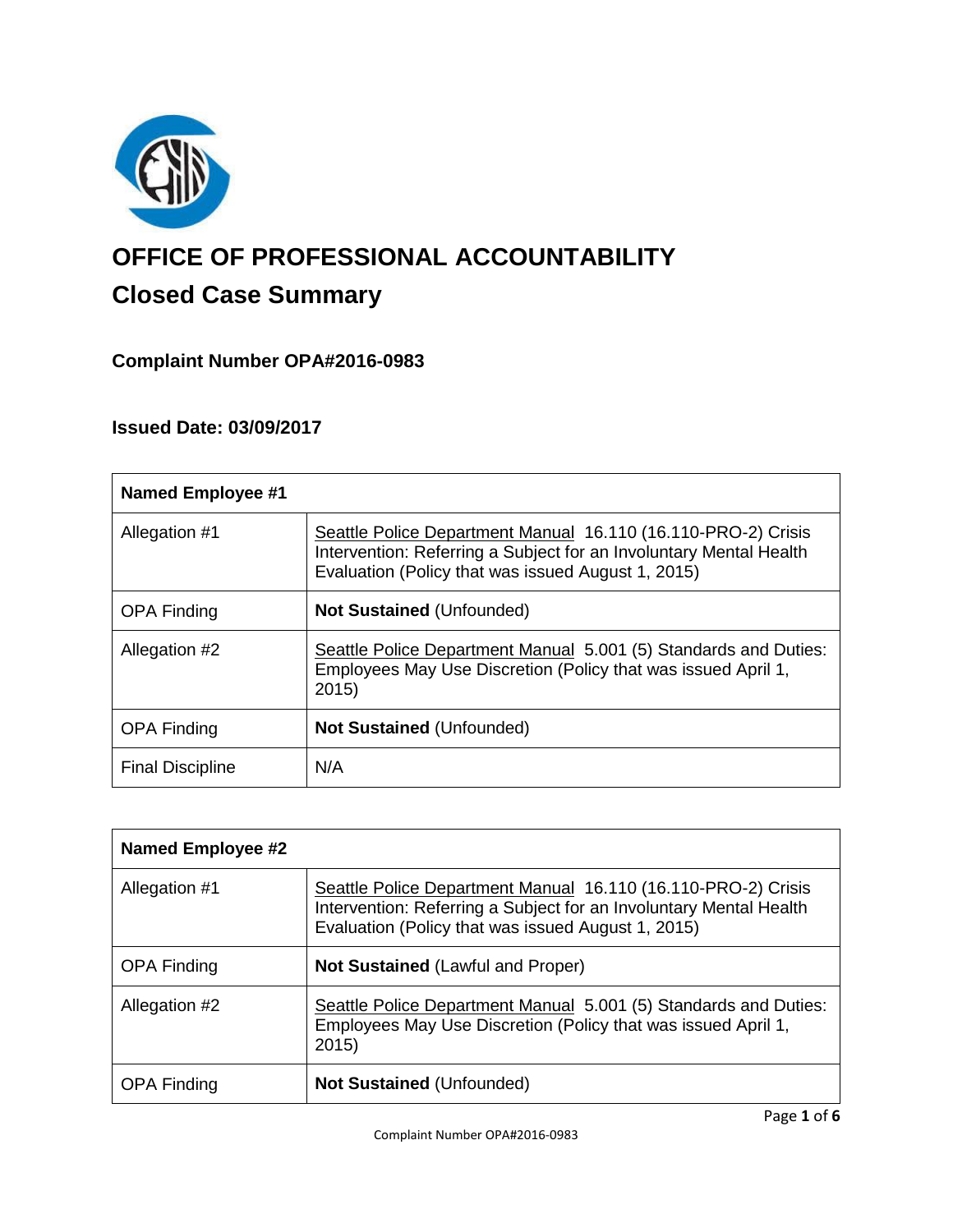| <b>Final Discipline</b> | N/A |
|-------------------------|-----|
|-------------------------|-----|

| <b>Named Employee #3</b> |                                                                                                                                                                                           |
|--------------------------|-------------------------------------------------------------------------------------------------------------------------------------------------------------------------------------------|
| Allegation #1            | Seattle Police Department Manual 16.110 (16.110-PRO-2) Crisis<br>Intervention: Referring a Subject for an Involuntary Mental Health<br>Evaluation (Policy that was issued August 1, 2015) |
| <b>OPA Finding</b>       | <b>Not Sustained (Lawful and Proper)</b>                                                                                                                                                  |
| Allegation #2            | Seattle Police Department Manual 5.001 (5) Standards and Duties:<br>Employees May Use Discretion (Policy that was issued April 1,<br>2015                                                 |
| <b>OPA Finding</b>       | <b>Not Sustained (Lawful and Proper)</b>                                                                                                                                                  |
| <b>Final Discipline</b>  | N/A                                                                                                                                                                                       |

| <b>Named Employee #4</b> |                                                                                                                                                                                           |
|--------------------------|-------------------------------------------------------------------------------------------------------------------------------------------------------------------------------------------|
| Allegation #1            | Seattle Police Department Manual 16.110 (16.110-PRO-2) Crisis<br>Intervention: Referring a Subject for an Involuntary Mental Health<br>Evaluation (Policy that was issued August 1, 2015) |
| <b>OPA Finding</b>       | <b>Not Sustained (Lawful and Proper)</b>                                                                                                                                                  |
| Allegation #2            | Seattle Police Department Manual 5.001 (5) Standards and Duties:<br>Employees May Use Discretion (Policy that was issued April 1,<br>2015                                                 |
| <b>OPA Finding</b>       | <b>Not Sustained (Unfounded)</b>                                                                                                                                                          |
| <b>Final Discipline</b>  | N/A                                                                                                                                                                                       |

# **INCIDENT SYNOPSIS**

Named Employees #1 and #3 were called to assist the Seattle Fire Department (SFD). Named Employee #2 reviewed the incident and advised Named Employee #3, and Named Employee #4 screened the report.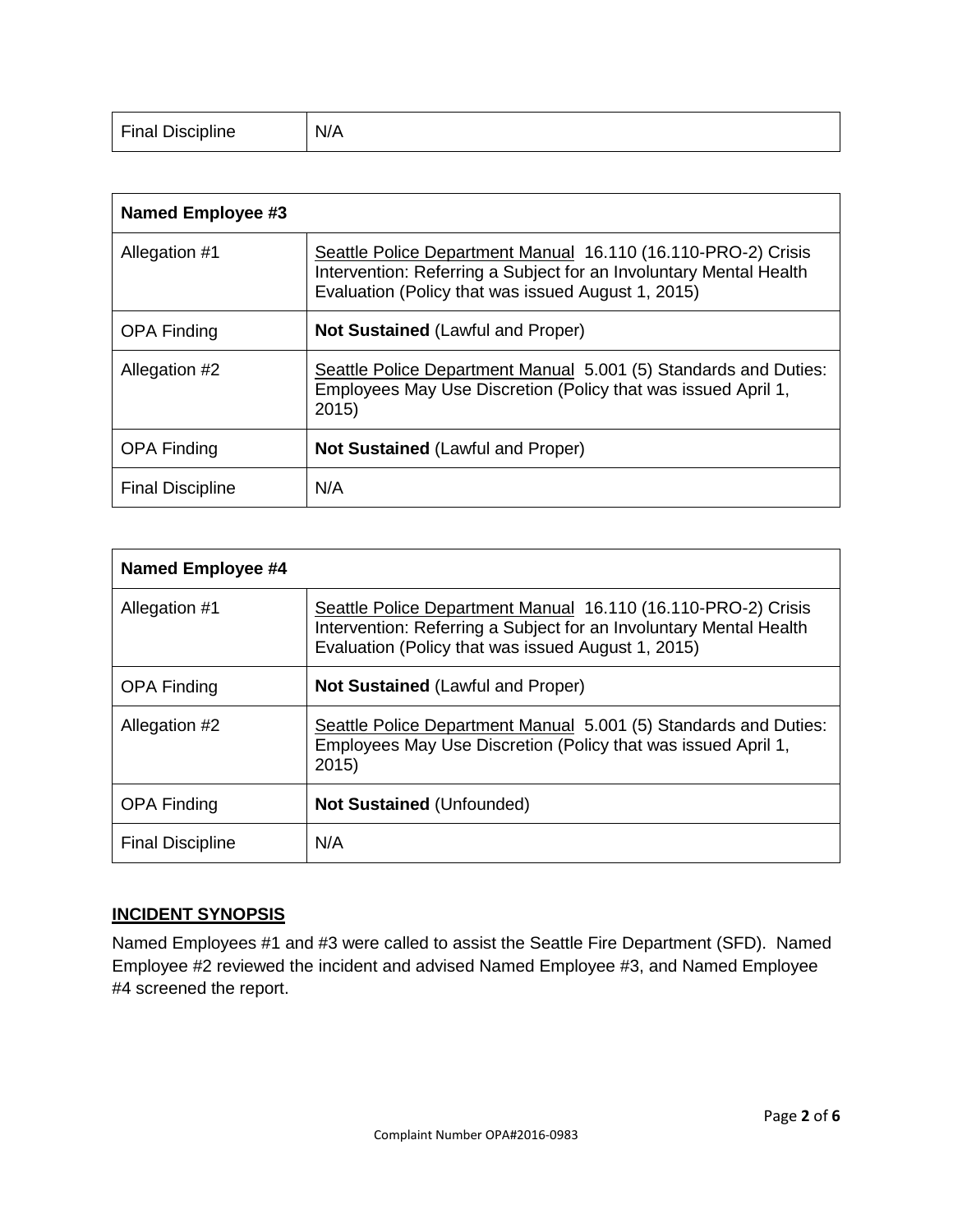## **COMPLAINT**

The complainant alleged that the Named Employees' actions may have violated SPD Policy regarding involuntary detention. The complainant alleged that the Named Employees exacerbated his condition by refusing to be patient and understanding of his medical condition and instead placed a 'medical hold' on him against his will. He complained that the officers were in too big of a hurry to get on to the next call and didn't take time to figure out what was actually going on with him. The complainant believed the employees overreacted and he was frustrated about the way he was treated due to his disability. The complainant sustained medical bills for treatment he did not want and could not pay for.

## **INVESTIGATION**

The OPA investigation included the following actions:

- 1. Review of the complaint
- 2. Review of In-Car Videos (ICV)
- 3. Search for and review of all relevant records and other evidence
- 4. Interviews of SPD employees

## **ANALYSIS AND CONCLUSION**

Named Employee #1 was an assist officer on this call and not responsible for the decision to take the complainant into custody for an involuntary mental health evaluation.

SPD policy requires a Sergeant, when contacted by an officer regarding a potential involuntary mental health evaluation, to review the incident and advise the officer. This was exactly what Named Employee #2 did in this particular case.

Named Employee #2 did not exercise her police authority in any way. That was done by Named Employee #3. It was solely the duty of Named Employee #2 to listen to Named Employee #3's summation of the situation and provide her with advice.

The SPD Crisis Intervention Policy (16.110) states: "Officers are trusted to use their best judgment during behavioral crisis incidents, and the Department recognizes that individual officers will apply their unique set of education, training and experience when handling crisis intervention. The Department acknowledges that officers are not mental health professionals." In other words, SPD expects its officers, when dealing with a person who appears to be experiencing a behavioral crisis, to access the resources available to them and apply their best judgment under the circumstances. As Policy 16.110 states, "Officers are not expected to diagnose a subject with a mental illness, nor are they expected to counsel a distraught subject into composure … [they] are instructed to consider the crises that subjects may be experiencing during all encounters. Officers must recognize that subjects may require law enforcement assistance and access to community mental health and substance abuse resources. The ideal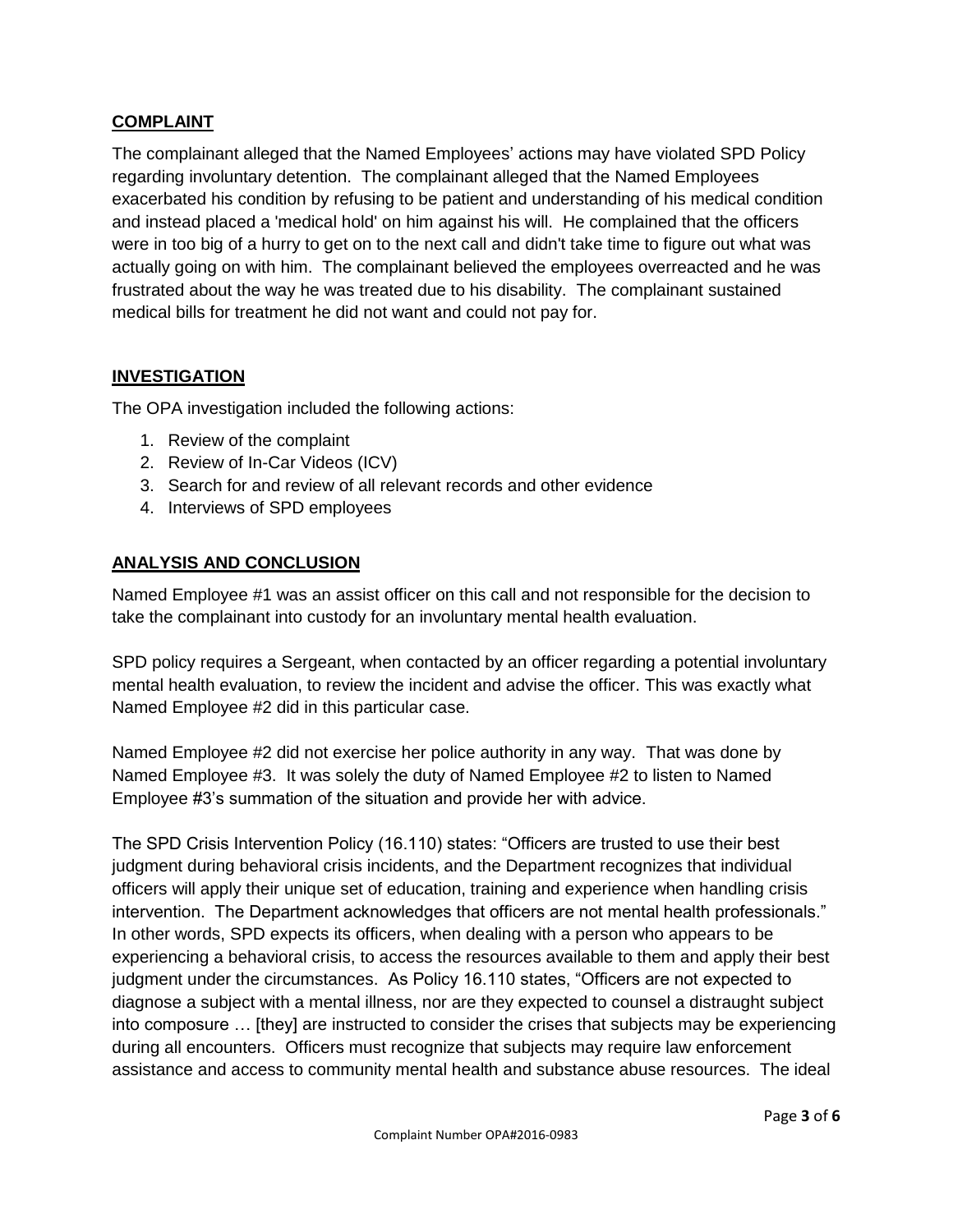resolution for a crisis incident is that the subject is connected with resources that can provide long-term stabilizing support."

In this particular incident, Named Employee #3 was presented with information from the complainant's supervisor along with SFD medics indicating that the complainant appeared to be in some sort of behavioral crisis. To be clear, the complainant did not exhibit signs of suicidal ideation or actions in furtherance of such a goal. However, the complainant's symptoms created a reasonable belief in the mind of Named Employee #3 that the complainant was having some sort of crisis. Its origins, whether medical or mental, were unknown to Named Employee #3. Those symptoms included the sudden onset of a loss of speech (although the complainant was able to communicate in writing), a halting and unsteady gait, and mental confusion. The SFD medics on scene informed Named Employee #3 they had ruled out a stroke as the cause of these symptoms, but felt the symptoms indicated the potential for an unknown and potentially serious medical condition.

There was no doubt the complainant did not wish to go to the hospital and refused to go voluntarily. He clearly communicated this fact to the medics, as well as to Named Employee #3 who was faced with an extremely difficult dilemma. If Named Employee #3 left the complainant where he was and drove away, the complainant might have gotten into his car and driven away. In the mind of Named Employee #3, this was an unacceptable risk, both for the complainant and for the public, should the complainant's confused state lead him to cause a collision with other vehicles and/or pedestrians. On the other hand, if Named Employee #3 placed the complainant under an involuntary hold for the purposes of a mental health examination, the complainant would be temporarily deprived of his liberty. Washington State Law (RCW 71.05.153) gives peace officers the authority to take a person into custody against their will and deliver them to a hospital if, "a person, as the result of a mental disorder, presents an imminent likelihood of serious harm, or is in imminent danger because of being gravely disabled, after investigation and evaluation of the specific facts alleged and of the reliability and credibility of the person or persons providing the information."

Before making a decision with respect to the complainant, Named Employee #3 listened to what the medics and people acquainted with the complainant had to say. Named Employee #3 also made her own observations regarding the complainant's behavior and condition. Named Employee #3 sought the advice of Named Employee #1, the assist officer on scene who was trained in crisis intervention and, as required by policy, consulted with her supervisor, Named Employee #2.

Taking all the facts in evidence into consideration and given the totality of the circumstances, the OPA Director found that Named Employee #3 acted reasonably and in good faith to apply the criteria for an involuntary evaluation found in the RCW. Named Employee #3 had reason to suspect, in light of several signs indicating the complainant was in an altered mental state, that a mental disorder was making him unable to make decisions about the potentially serious threat to his health. In doing so, Named Employee #3 complied with the requirements of SPD Policy 16.110.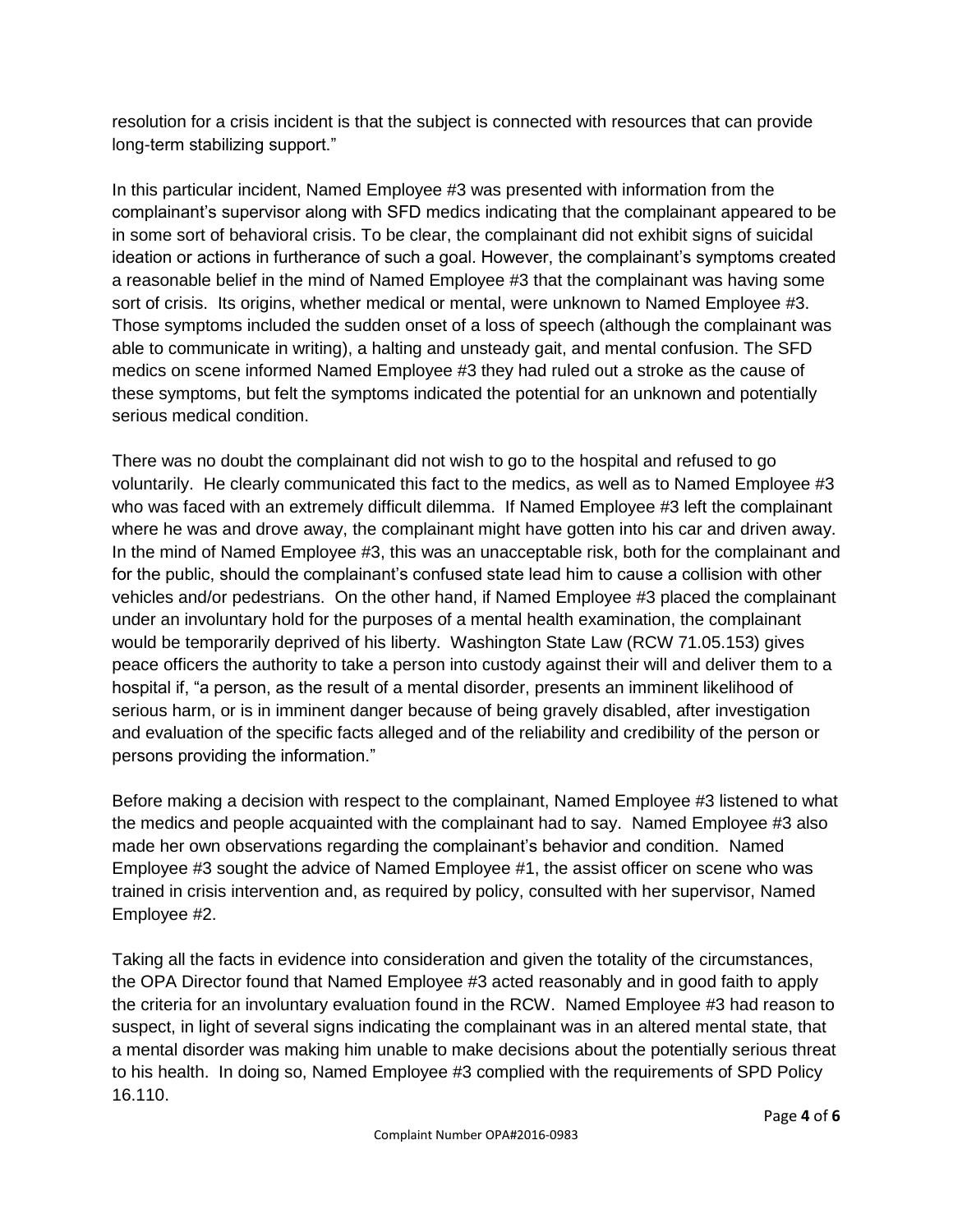SPD Policy 5.001(5) authorizes officers to use their police powers, "in a reasonable manner consistent with the mission of the Department and duties of their office and assignment." For the reasons stated above for allegation #1, the OPA Director found that Named Employee #3 sought information and advice and applied her best judgment based on her training and experience to act in a reasonable manner with the intent of safeguarding the wellbeing of the complainant and the safety of the general public.

Named Employee #4 was asked by Named Employee #2 to handle screening the General Offense Report of this incident submitted by Named Employee #3 to ensure the report was thorough, accurate and to evaluate the actions of the officer who authored the report. In light of the OPA Director's recommendation that Named Employee #3's decision to take the complainant into custody for an involuntary mental health evaluation was reasonable and consistent with policy, the Director also found that Named Employee #4 reasonably concluded that the actions of Named Employee #3 were proper.

Named Employee #4 did not exercise his police authority in any way. That was done by Named Employee #3. It was the sole duty of Named Employee #4 to review and evaluate the report submitted by Named Employee #3.

# **FINDINGS**

#### **Named Employee #1**

#### Allegation #1

A preponderance of the evidence showed that Named Employee #1 was an assist officer on this call and not responsible for the decision to take the complainant into custody for an involuntary mental health evaluation. Therefore a finding of **Not Sustained** (Unfounded) was issued for *Crisis Intervention: Referring a Subject for an Involuntary Mental Health Evaluation.*

#### Allegation #2

A preponderance of the evidence showed that Named Employee #1 was an assist officer on this call and not responsible for the decision to take the complainant into custody for an involuntary mental health evaluation. Therefore a finding of **Not Sustained** (Unfounded) was issued for *Standards and Duties: Employees May Use Discretion.*

#### **Named Employee #2**

#### Allegation #1

A preponderance of the evidence showed that Named Employee #2 reviewed the incident and advised as officer as required by policy. Therefore a finding of **Not Sustained** (Lawful and Proper) was issued for *Crisis Intervention: Referring a Subject for an Involuntary Mental Health Evaluation.*